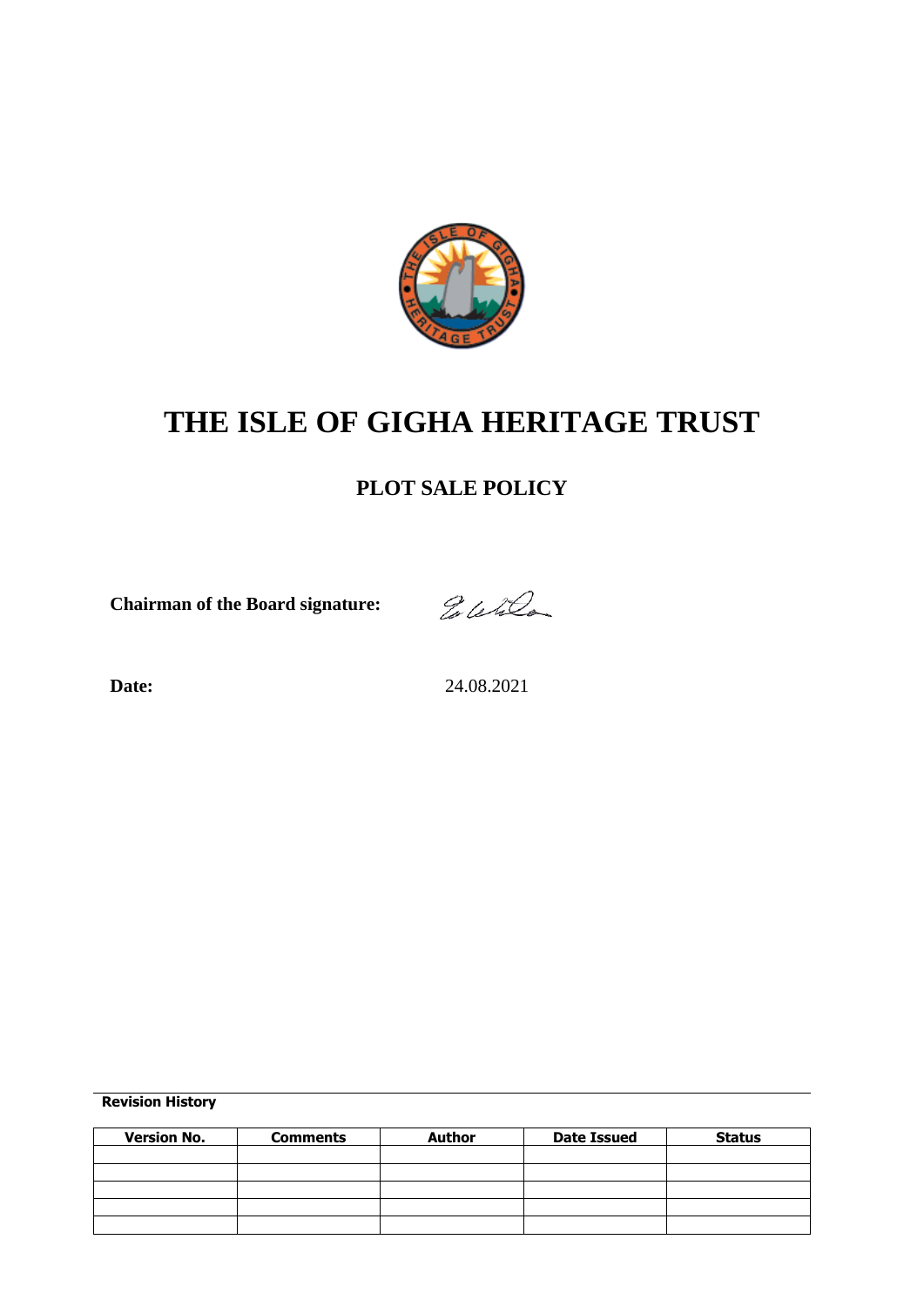#### **1. GENERAL STATEMENT OF POLICY**

The Isle of Gigha Heritage Trust (IGHT) has identified plots to be offered for sale in order to achieve the Trusts charitable purpose, which is to promote the provision of housing in order to facilitate the sustainable development of the island and the continuity of the community of Gigha. This policy sets out the aims and the process of how the plots are to be identified and sold.

#### **2. AIMS**

The aim of creating this policy is:

- To assist in meeting the housing needs of current residents.
- To encourage people to move into the community, who will live here permanently and who will contribute to the social and economic regeneration of the island.
- To encourage an increase in the population of the island to a suitable and sustainable level.

# **3. ORGANISATION AND RESPONSIBILITIES**

- The Board of the IGHT will be responsible for the implementation of the Trust's Plot Sale policy.
- The arrangements around the plot sales to be led by the Estates Manager and Development Manager.
- The Board will review this policy every 2 years.
- Plot sites will be reviewed as recommended to the Board and the updated annually.

# **4. GENERAL ARRANGEMENTS**

#### **4.1 PROCESS:**

- Plots may be identified by the Estates Manager, Development Manager and the Board of Directors and considered at a Board meeting.
- A Plan of approved plots will be attached to this policy and updated as required. This Plan is not intended to be exhaustive; rather to show the areas of the island that IGHT considers the most appropriate for housing development.
- Plots will be sold as bare plots without any outline planning permission or services.
- Interested parties can approach the Trust directly and the Plot Plan will be made available on the IGHT website.
- Any site proposed for housing development which is not on the approved Plot Plan list must be approved by the IGHT Board of Directors.
- Building plots will be of a maximum of 0.25 acre.
- Plots may be purchased by anyone wishing to build a single permanent home on the island and for full time residential use.
- IGHT may sell or lease a designated house building plot for the purpose of providing visitor accommodation or other business, provided that the applicant is a resident or local business on Gigha.
- The Trust will only identify plots that are in the appropriate area within Argyll and Bute Council's Local Development Plan.
- It is the responsibility of the purchaser to formally secure planning permission and any other consent for the development.
- Planning applications will be publicly advertised, and comments can be made.

Plot Sale Policy – August 2021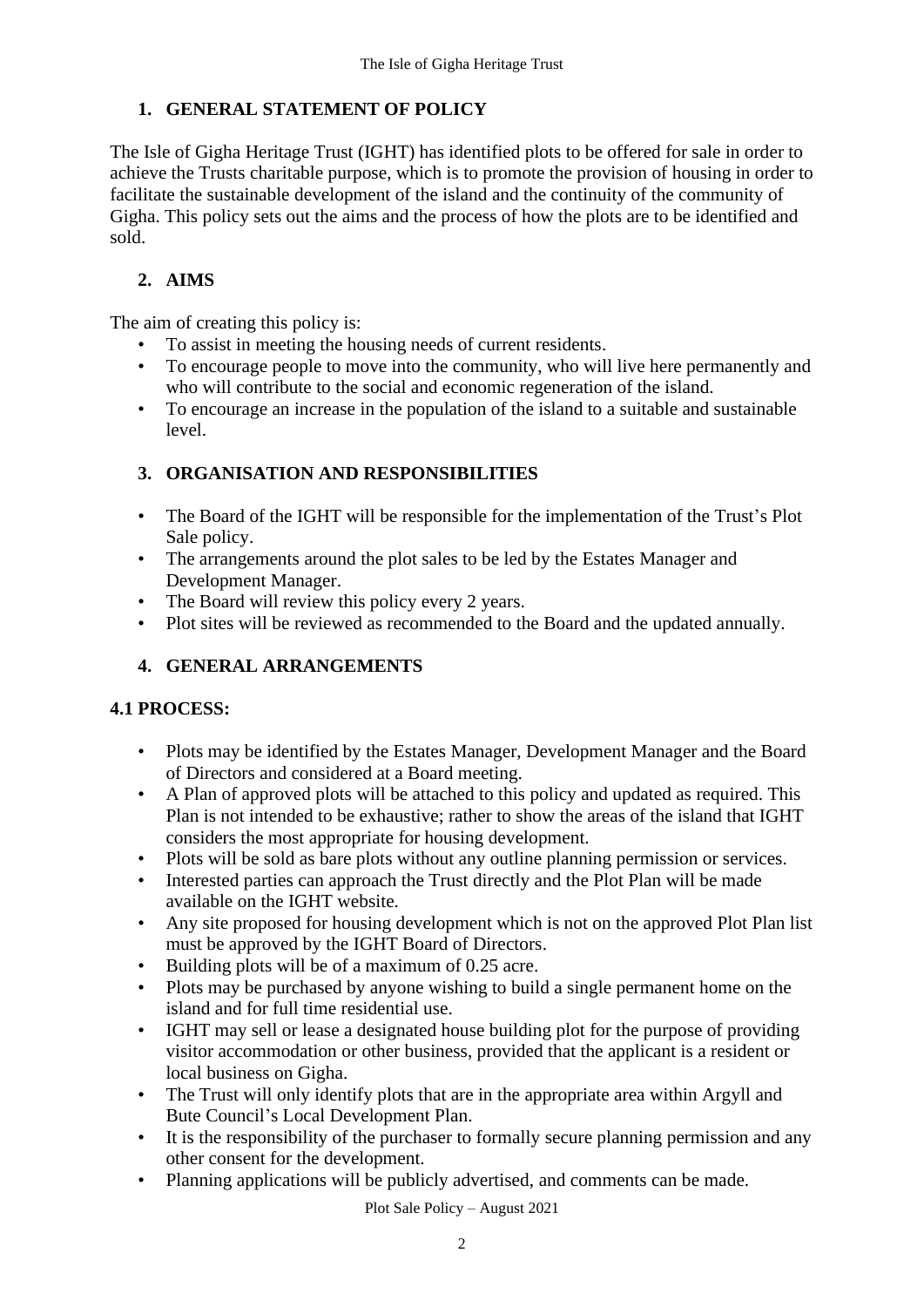### **4.2 SALE:**

- Building plots may be sold in their entirety (0.25 acre), or in part.
- Land sales under 0.25 acre will be considered on a case-by-case bases by the Board.
- Where a plot is offered for sale, this should be at the full market value as set by the District Valuer or equivalent independent expert.
- Plot values will be in line with market value and should remain affordable.
- Plots will be sold with a Rural Housing Burden which is a title applied to a property or house plot which gives rural communities and community landowners the right of preemption and control of future sales when the property is to be sold.
- Formal offers should be lodged by the purchaser's solicitor to the IGHT's solicitor. The IGHT's solicitor can change so interested parties should contact the Trust's Estate Manager to find out the correct contact before making an offer. Informal offers may be made to the IGHT Estates Manager and/or Development Manager.
- The sale will conclude subject to the purchaser securing planning permission.
- The Board will reserve the right to refuse offers.
- The purchaser is responsible for all legal and other fees incurred by themselves in relation to the purchase and development of the plot.
- If any purchaser wishes to buy 2 individual 0.25 adjoining plots, this would be considered depending on whether the use of the land meets this policy's criteria. Leasing of additional land will be considered as an alternative.
- A short proposal should be submitted by the applicant prior to the sale to detail the type of build, permissions secured and project budget.

#### **4.3 DEVELOPMENT:**

- Development of the site must complete within three years of the plot being sold. The period of three years may be extended by the prior permission of the Board.
- If the purchaser wishes to sell the plot within two years of sale and before it has been developed to footings level, the development must first be offered to the IGHT at the original purchase price before it can be offered on the open market.

#### **5. RELATED PROCEDURES**

- Expression of interests will be received from applicants for specific plots included within the plot plan.
- Details of the applicants will be treated as confidential.
- Site visits are permitted with prior arrangement with the IGHT Estates Manager and/or Development Manager.

#### **6. PLOT PLAN**

List of housing plot sites approved by the Board as of August 2021:

- 1. South East of Highfield
- 2. North adjacent to Croft 6
- 3. South adjacent to Croft 5
- 4. South adjacent to Croft 3/4
- 5. North East of North Ardminish Farmhouse Under consideration
- 6. North East adjacent to Ardminish Village
- 7. South adjacent to the Fire station

Plot Sale Policy – August 2021